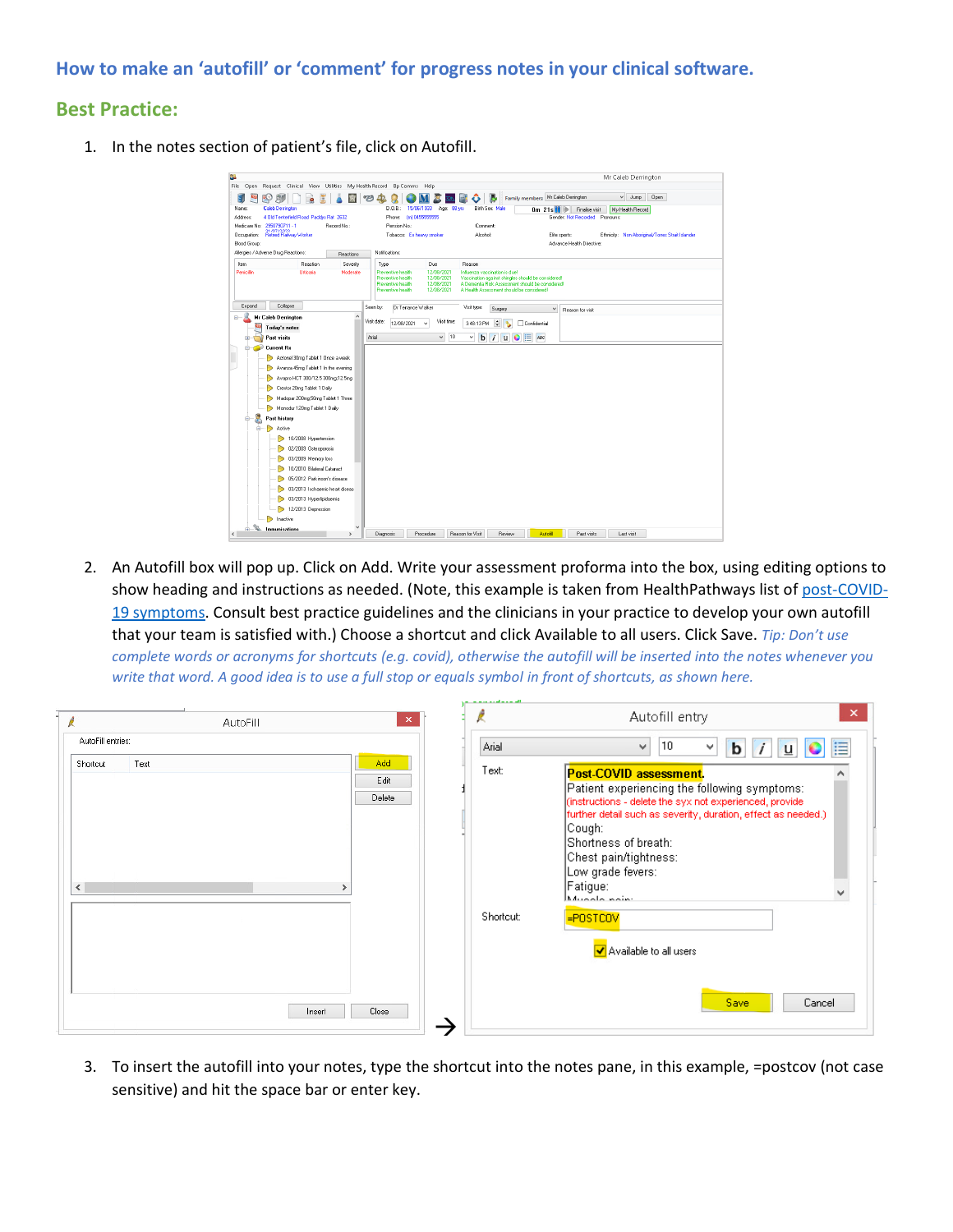## **Medical Director:**

1. In the Progress notes section, click on the Comment button. An 'Add comment' box will pop up. Click on the 'Add to list' button.



2. Write your comment into the blank pane. For each issue, click space and Shift + 6 (makes the ^ symbol). Add in your shortcut and click Available to all doctors. Click Save. *Tip: Don't use complete words or acronyms for shortcuts (e.g. covid), otherwise the autofill will be inserted into the notes whenever you write that word. A good idea is to use a full stop or equals symbol in front of shortcuts, as shown here.*

| Shortout<br><b>F</b> dSI<br>Add comment                                                                                                                                       |   |
|-------------------------------------------------------------------------------------------------------------------------------------------------------------------------------|---|
| Enter the new comment                                                                                                                                                         |   |
| Post-COVID-19 assessment.<br>cough <sup>^</sup><br>shortness of breath <sup>"</sup><br>chest pain or tightness<br>low-grade fevers ^<br>fatique <sup>^</sup><br>muscle nain ^ | ۸ |
| <b>=POSTCOV</b><br>Shortcut:<br>Available to all doctors                                                                                                                      |   |
| Save<br>Close                                                                                                                                                                 |   |

3. To use the comment in your notes, type the shortcut into the notes pane, in this example, =postcov (not case sensitive) and hit the space bar or enter key. Click on the first  $\wedge$  and write your first comment (e.g. in this case, commenting on frequency, severity, onset of cough if present, or nil/NAD if not experiencing this symptom.) Then use the  $\wedge$  button just above the notes pane to toggle to each section where a response is required.